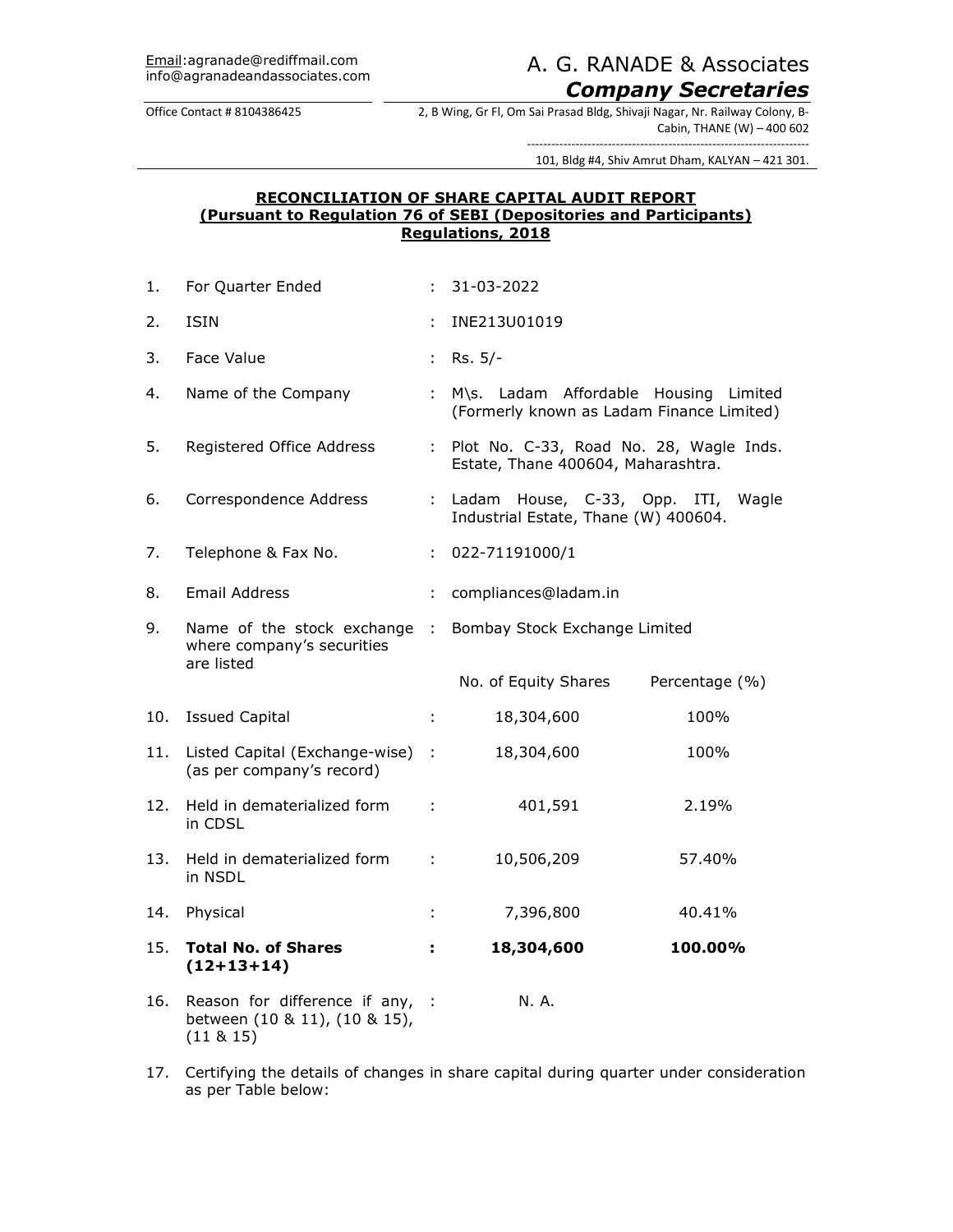## Email:agranade@rediffmail.com A. G. RANADE & Associates *Company Secretaries*

#### Office Contact # 8104386425 2, B Wing, Gr Fl, Om Sai Prasad Bldg, Shivaji Nagar, Nr. Railway Colony, B-Cabin, THANE (W) – 400 602

---------------------------------------------------------------------- 101, Bldg #4, Shiv Amrut Dham, KALYAN – 421 301.

| Particul<br>ars<br>$***$ | No<br>οf<br>shar<br>es | Applied<br>/Not<br>Applied<br>for listing | Listed on<br><b>Stock</b><br>Exchanges<br>(Specify<br>Names) | Whether<br>intimated<br>to CDSL | Whether<br>Intimated<br>to NSDL | -In<br>principle,<br>approval,<br>pending<br>for SE<br>(Specify<br>Names) |
|--------------------------|------------------------|-------------------------------------------|--------------------------------------------------------------|---------------------------------|---------------------------------|---------------------------------------------------------------------------|
| N. A.                    |                        |                                           |                                                              |                                 |                                 |                                                                           |

\*\*\*Rights, Bonus, Preferential Issue, ESOP's, Amalgamation, Conversion, Buy back, Capital Reduction, Forfeiture, any other (to specify)

- 18. Register of Members is : YES updated (Yes / No):
- 19. Reference to previous quarter : N. A. with regards to excess dematerialization of shares, if any
- 20. Has the company resolved : N. A. the matter mentioned in point no: 19 above in the current quarter.
- 21. Mention the total no. of Demat requests, if any:

| Requests                 | No. of  | No. of Shares | No. of Shares | Reason for |
|--------------------------|---------|---------------|---------------|------------|
|                          | Request | Accepted      | Rejected      | Delay      |
| Confirmed within 21 days |         | 2,400         | 200           | N.A.       |
| Confirmed after 21 days  |         | 1,200         | Nil           | Delay from |
|                          |         |               |               | the RTA    |
| Pending beyond 21 days   | Nil     | Nil           | Nil           | N.A.       |

22. Name, Telephone & Fax No. of the Company Secretary and Compliance officer of the Company : Ms. Mohini Budhwani - Company **Secretary** Tel.: 022-71191000/1

- 23. Name, Address, Tel & Fax no. Registration no. of the Auditor : A. G. Ranade & Associates Practicing Company Secretary 2, Gr Fl, B Wing, Om Sai Prasad Building, Shivaji Nagar, Nr Railway Colony, B Cabin, Thane (W) 400602 Membership no.: FCS 6199 CP No: 6231 Tel.: 8104386425
- 24. Appointment of common agency for share registry work if yes (Name & address) : Purva Sharegistry (India) Private Limited 9, Shiv Shakti Industrial estate, J. R. Boricha Marg, Lower Parel (East), Mumbai 400011